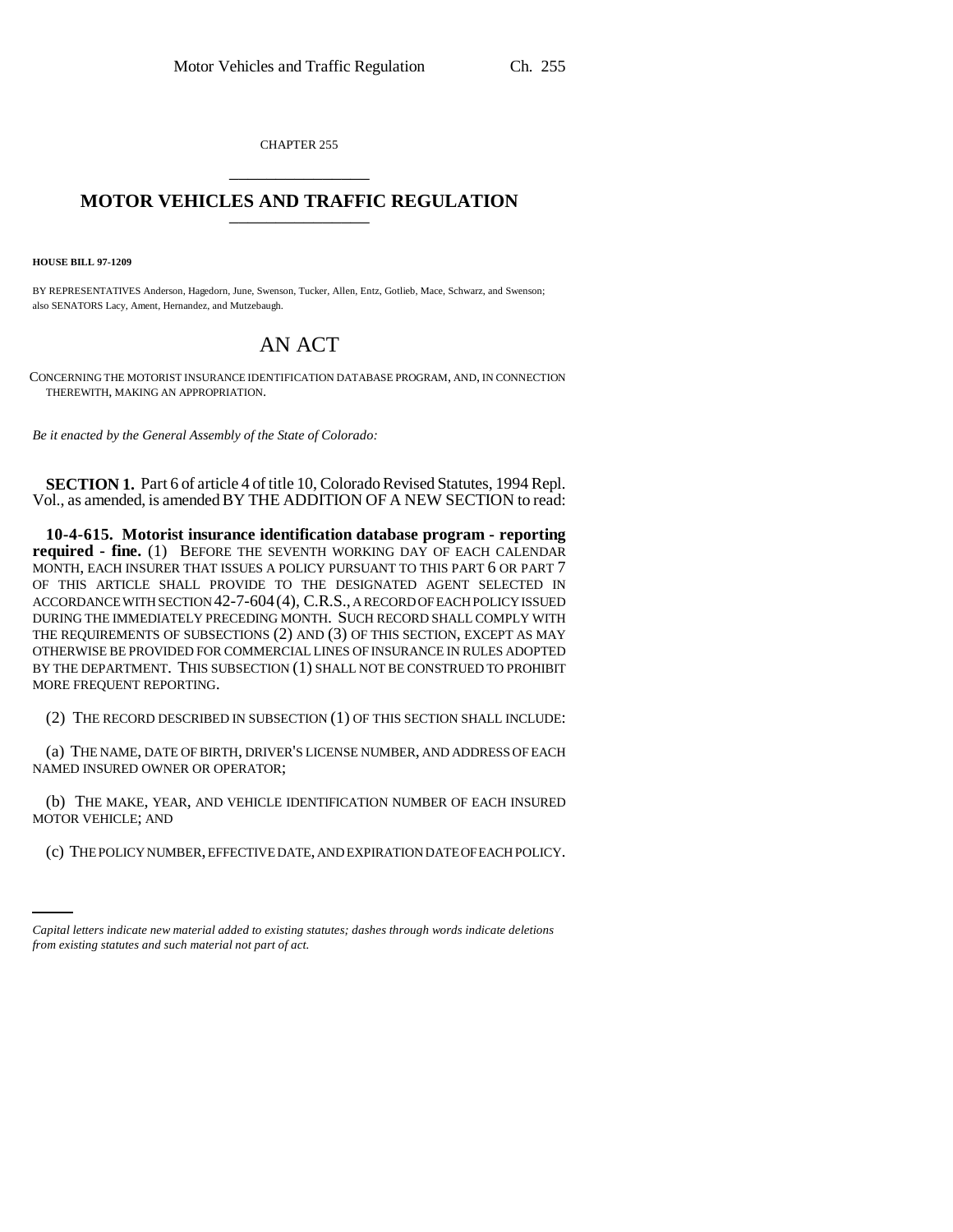(3) EACH INSURER SHALL PROVIDE THE REQUIRED INFORMATION IN A FORM OR MANNER ACCEPTABLE TO THE DESIGNATED AGENT.

(4) (a) THE MOTOR VEHICLE DIVISION IN THE DEPARTMENT OF REVENUE SHALL ASSESS A FINE OF NOT MORE THAN TWO HUNDRED FIFTY DOLLARS AGAINST AN INSURER FOR EACH DAY SUCH INSURER FAILS TO COMPLY WITH THIS SECTION.

(b) THE COMMISSIONER SHALL EXCUSE THE FINE IF AN INSURER PROVIDES PROOF THAT ITS FAILURE TO COMPLY WAS INADVERTENT, ACCIDENTAL, OR THE RESULT OF EXCUSABLE NEGLECT.

(5) THIS SECTION IS EFFECTIVE THIRTY DAYS AFTER NOTIFICATION IS GIVEN BY THE DESIGNATED AGENT, BUT NOT LATER THAN JANUARY 1, 1998.

(6) THIS SECTION IS REPEALED, EFFECTIVE JULY 1, 2001, UNLESS THE REVIEW CONDUCTED BY THE DEPARTMENT OF REGULATORY AGENCIES PURSUANT TO SECTION 42-7-608, C.R.S., AND REPORTED TO THE GENERAL ASSEMBLY INDICATES THAT THE NUMBER OF UNINSURED MOTORIST CLAIMS REPORTED BY INSURERS DECLINED BETWEEN JULY 1, 1997, AND THE DATE OF THE DEPARTMENT'S REVIEW.

**SECTION 2.** 42-3-134 (1), Colorado Revised Statutes, 1993 Repl. Vol., as amended, is amended, and the said 42-3-134 is further amended BY THE ADDITION OF A NEW SUBSECTION, to read:

**42-3-134. Registration fees - passenger and passenger-mile taxes.** (1) (a) For the purposes of this section, "declared gross vehicle weight" means the maximum combined weight of the vehicle and its cargo when operated on the public highways of this state. Such weight shall be declared by the vehicle owner at the time the vehicle is registered. Accurate records shall be kept of all miles operated by each vehicle over the public highways of this state by the owner of each vehicle. NOT LATER THAN SEPTEMBER 1, 1997, IN ADDITION TO OTHER FEES SPECIFIED IN THIS SECTION, AN APPLICANT SHALL PAY A MOTORIST INSURANCE IDENTIFICATION FEE OF ONE DOLLAR WHEN APPLICATION IS MADE FOR REGISTRATION OR RENEWAL OF REGISTRATION OF A MOTOR VEHICLE UNDER THIS ARTICLE.

(b) THE FOLLOWING VEHICLES ARE EXEMPT FROM THE MOTORIST INSURANCE IDENTIFICATION FEE:

(I) VEHICLES THAT ARE EXEMPT FROM REGISTRATION FEES UNDER THIS SECTION OR ARE OWNED BY PERSONS WHO HAVE QUALIFIED AS SELF-INSURED PURSUANT TO SECTION 10-4-716, C.R.S.;

(II) TRUCKS AND TRUCK TRACTORS THAT ARE OWNED BY A FARMER OR RANCHER AND WHOSE ONLY COMMERCIAL USES ARE:

(A) TRANSPORTING TO MARKET OR PLACE OF STORAGE RAW AGRICULTURAL PRODUCTS ACTUALLY PRODUCED OR LIVESTOCK ACTUALLY RAISED BY SUCH FARMER OR RANCHER; OR

(B) TRANSPORTING COMMODITIES AND LIVESTOCK PURCHASED BY SUCH FARMER OR RANCHER FOR USE BY THE FARMER OR RANCHER IN FARMING OR RANCHING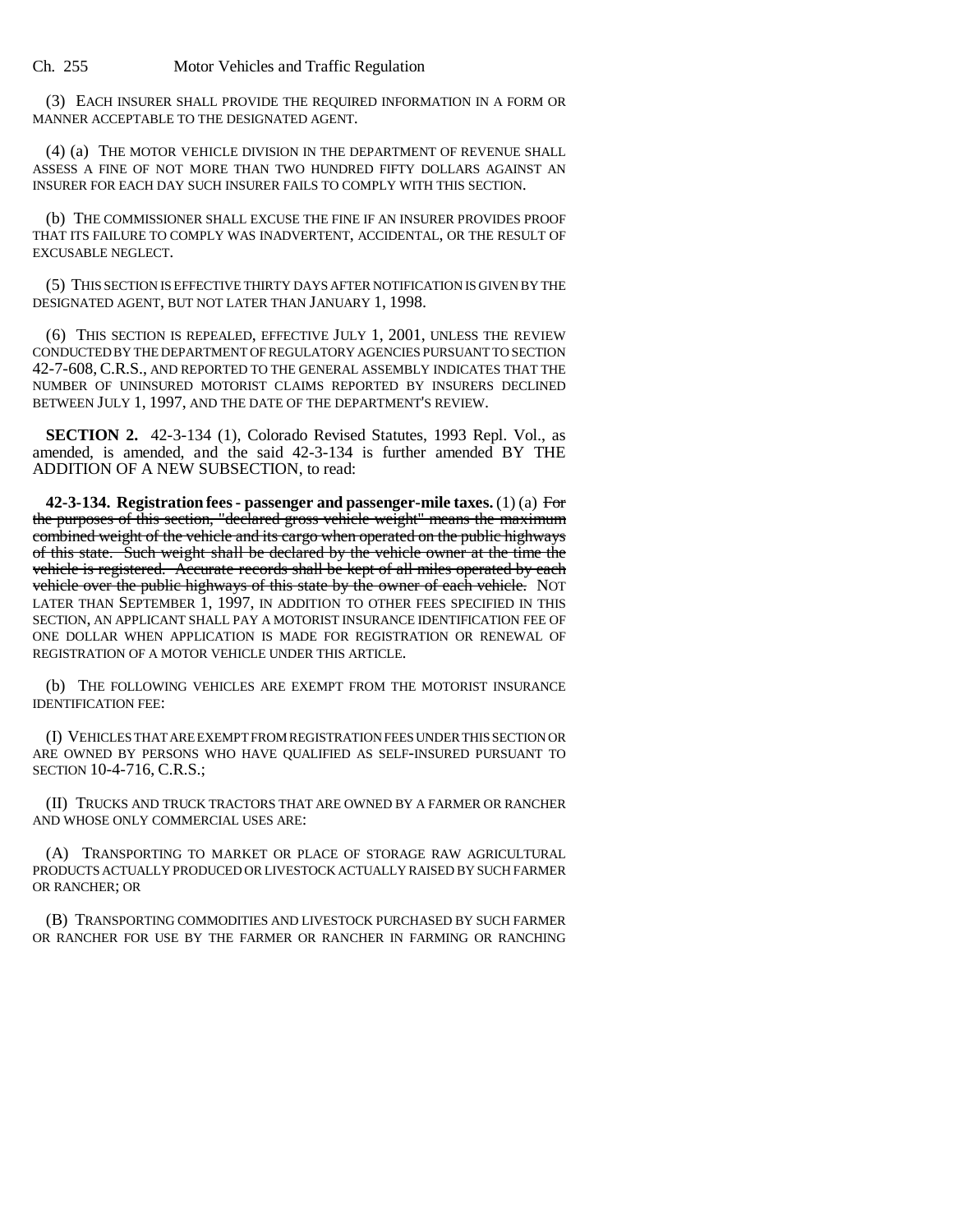## OPERATIONS.

(c) THIS SUBSECTION (1) IS REPEALED, EFFECTIVE JULY 1, 2001, UNLESS THE REVIEW CONDUCTED BY THE DEPARTMENT OF REGULATORY AGENCIES PURSUANT TO SECTION 42-7-608 AND REPORTED TO THE GENERAL ASSEMBLY INDICATES THAT THE NUMBER OF UNINSURED MOTORIST CLAIMS REPORTED BY INSURERS DECLINED BETWEEN JULY 1, 1997, AND THE DATE OF THE DEPARTMENT'S REVIEW.

(1.5) NOT LATER THAN SEPTEMBER 1, 1997, FOR THE PURPOSES OF THIS SECTION, "DECLARED GROSS VEHICLE WEIGHT" MEANS THE COMBINED WEIGHT OF THE VEHICLE AND ITS CARGO WHEN OPERATED ON THE PUBLIC HIGHWAYS OF THIS STATE. SUCH WEIGHT SHALL BE DECLARED BY THE VEHICLE OWNER AT THE TIME THE VEHICLE IS REGISTERED. ACCURATE RECORDS SHALL BE KEPT OF ALL MILES OPERATED BY EACH VEHICLE OVER THE PUBLIC HIGHWAYS OF THIS STATE BY THE OWNER OF EACH VEHICLE.

**SECTION 3.** 42-3-134 (26), Colorado Revised Statutes, 1993 Repl. Vol., as amended, is amended BY THE ADDITION OF A NEW PARAGRAPH to read:

**42-3-134. Registration fees - passenger and passenger-mile taxes.** (26) (d) (I) EFFECTIVE SEPTEMBER 1, 1997, IN ADDITION TO ANY OTHER FEE IMPOSED BY THIS SECTION, THERE SHALL BE COLLECTED, AT THE TIME OF REGISTRATION OF ANY MOTOR VEHICLE IN THE STATE, A MOTORIST INSURANCE IDENTIFICATION FEE. SUCH FEE SHALL BE ADJUSTED ANNUALLY BY THE DEPARTMENT OF REVENUE, BASED UPON MONEYS APPROPRIATED BY THE GENERAL ASSEMBLY FOR THE OPERATION OF THE MOTORIST INSURANCE IDENTIFICATION DATABASE PROGRAM. IN NO EVENT SHALL SUCH FEE EXCEED ONE DOLLAR. SUCH FEE SHALL BE TRANSMITTED TO THE STATE TREASURER, WHO SHALL CREDIT THE SAME TO A SPECIAL ACCOUNT WITHIN THE HIGHWAY USERS TAX FUND, TO BE KNOWN AS THE MOTORIST INSURANCE IDENTIFICATION ACCOUNT, WHICH IS HEREBY CREATED. MONEYS IN THE MOTORIST INSURANCE IDENTIFICATION ACCOUNT SHALL BE USED, SUBJECT TO APPROPRIATION BY THE GENERAL ASSEMBLY, TO COVER THE COSTS OF ADMINISTRATION AND ENFORCEMENT OF THE MOTORIST INSURANCE IDENTIFICATION DATABASE PROGRAM, CREATED IN SECTION 42-7-604.

(II) THIS PARAGRAPH (d) IS REPEALED, EFFECTIVE JULY 1, 2001, UNLESS THE REVIEW CONDUCTED BY THE DEPARTMENT OF REGULATORY AGENCIES PURSUANT TO SECTION 42-7-608 AND REPORTED TO THE GENERAL ASSEMBLY INDICATES THAT THE NUMBER OF UNINSURED MOTORIST CLAIMS REPORTED BY INSURERS DECLINED BETWEEN JULY 1, 1997, AND THE DATE OF THE DEPARTMENT'S REVIEW.

**SECTION 4.** Part 3 of article 7 of title 42, Colorado Revised Statutes, 1993 Repl. Vol., as amended, is amended BY THE ADDITION OF A NEW SECTION to read:

**42-7-301.5. Proof of financial responsibility.** (1) ANY PERSON WHO PRESENTS AN ALTERED OR COUNTERFEIT LETTER OR ALTERED OR COUNTERFEIT INSURANCE IDENTIFICATION CARD FROM AN INSURER OR AGENT FOR THE PURPOSE OF PROVING FINANCIAL RESPONSIBILITY FOR PURPOSES OF THIS ARTICLE SHALL BE IN VIOLATION OF THIS SECTION AND SHALL BE PUNISHED BY A FINE OF FIVE HUNDRED DOLLARS. IF SUCH PRESENTATION IS SAID PERSON'S SECOND OR SUBSEQUENT OFFENSE THE FINE SHALL BE ONE THOUSAND DOLLARS AND SAID PERSON'S UNINSURED MOTOR VEHICLE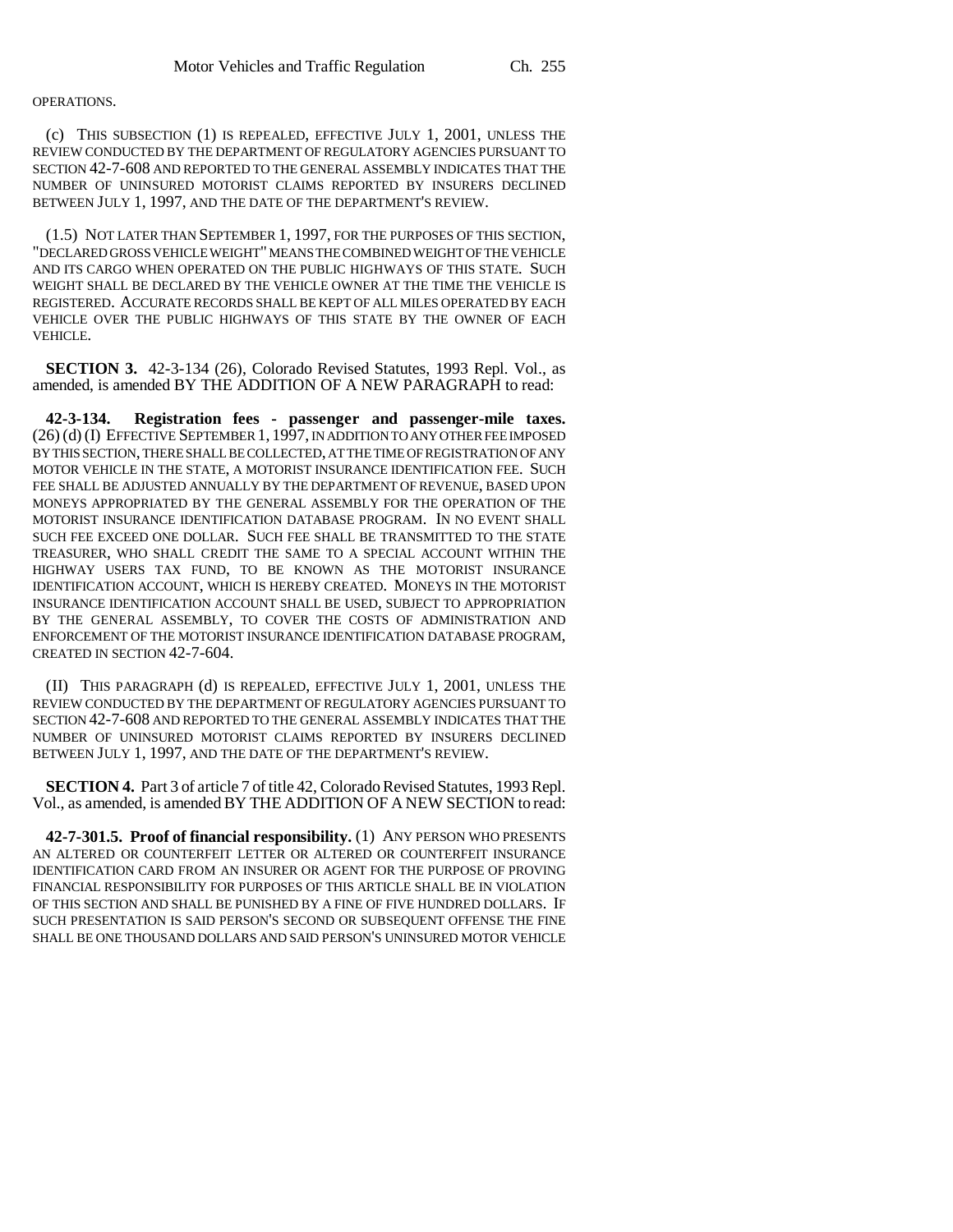SHALL BE SEIZED.

(2) ANY PERSON WHO ALTERS OR CREATES A COUNTERFEIT LETTER OR INSURANCE IDENTIFICATION CARD FOR ANOTHER SHALL BE PUNISHED BY A FINE OF FIVE HUNDRED DOLLARS. IF SUCH ALTERATION OR CREATION IS SAID PERSON'S SECOND OR SUBSEQUENT OFFENSE, THE FINE SHALL BE ONE THOUSAND DOLLARS.

(3) IT SHALL BE AN AFFIRMATIVE DEFENSE THAT THE PERSON DID NOT KNOW OR COULD NOT HAVE KNOWN THAT THE PRESENTED DOCUMENT WAS ALTERED OR COUNTERFEIT.

(4) THIS SECTION IS REPEALED, EFFECTIVE JULY 1, 2001, UNLESS THE REVIEW CONDUCTED BY THE DEPARTMENT OF REGULATORY AGENCIES PURSUANT TO SECTION 42-7-608 AND REPORTED TO THE GENERAL ASSEMBLY INDICATES THAT THE NUMBER OF UNINSURED MOTORIST CLAIMS REPORTED BY INSURERS DECLINED BETWEEN JULY 1, 1997, AND THE DATE OF THE DEPARTMENT'S REVIEW.

**SECTION 5.** 42-7-601, Colorado Revised Statutes, 1993 Repl. Vol., as amended, is amended to read:

**42-7-601. Short title.** (1) This part 6 shall be known and may be cited as the "Uninsured Motorist INSURANCE Identification Database Program Act".

(2) EFFECTIVE JULY 1, 2001, THIS PART 6 SHALL BE KNOWN AND MAY BE CITED AS THE "MOTORIST IDENTIFICATION DATABASE PROGRAM ACT" UNLESS THE REVIEW CONDUCTED BY THE DEPARTMENT OF REGULATORY AGENCIES PURSUANT TO SECTION 42-7-608 AND REPORTED TO THE GENERAL ASSEMBLY INDICATES THAT THE NUMBER OF UNINSURED MOTORIST CLAIMS REPORTED BY INSURERS DECLINED BETWEEN JULY 1, 1997, AND THE DATE OF THE DEPARTMENT'S REVIEW.

**SECTION 6.** Part 6 of article 7 of title 42, Colorado Revised Statutes, 1993 Repl. Vol., as amended, is amended BY THE ADDITION OF THE FOLLOWING NEW SECTIONS to read:

**42-7-603. Definitions.** AS USED IN THIS PART 6, UNLESS THE CONTEXT OTHERWISE REQUIRES:

(1) "DATABASE" MEANS THE MOTORIST INSURANCE IDENTIFICATION DATABASE, DESCRIBED IN SECTION 42-7-604 (5).

(2) "DEPARTMENT" MEANS THE DEPARTMENT OF REVENUE.

(3) "DESIGNATED AGENT" MEANS THE PARTY WITH WHICH THE DIVISION CONTRACTS UNDER SECTION 42-7-604.

(4) "DIVISION" MEANS THE MOTOR VEHICLE DIVISION IN THE DEPARTMENT OF REVENUE, CREATED IN SECTION 24-1-117, C.R.S.

(5) "PROGRAM" MEANS THE MOTORIST INSURANCE IDENTIFICATION DATABASE PROGRAM, CREATED IN SECTION 42-7-604.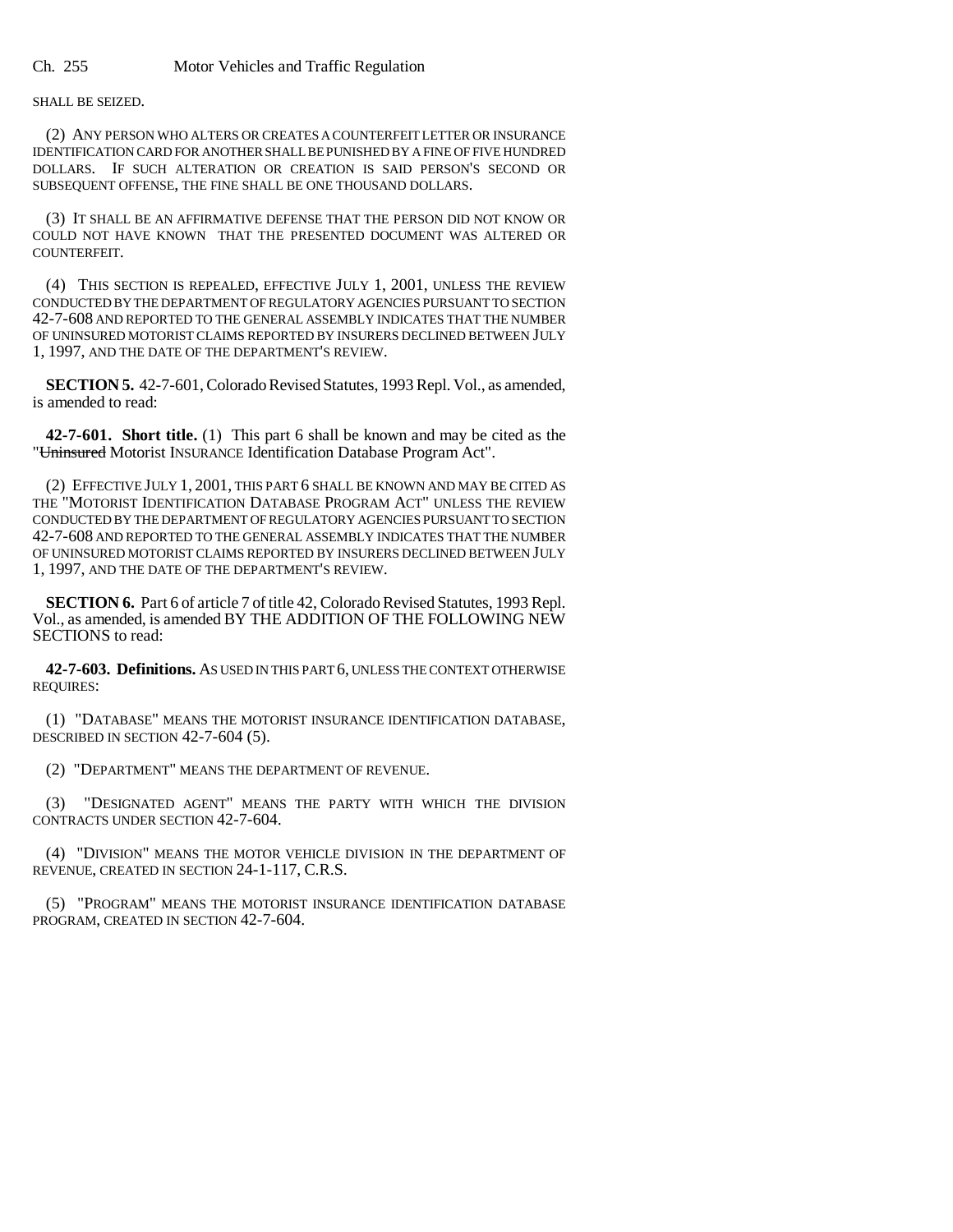**42-7-604. Motorist insurance identification database program - created administration - selection of designated agent - legislative declaration.** (1) THE GENERAL ASSEMBLY HEREBY FINDS, DETERMINES, AND DECLARES THAT THE PURPOSE OF THIS SECTION IS TO HELP REDUCE THE UNINSURED MOTORIST POPULATION IN THIS STATE AND MEASURE THE EFFECTIVENESS OF THE MOTORIST INSURANCE IDENTIFICATION DATABASE CREATED HEREIN.

(2) THE GENERAL ASSEMBLY FURTHER RECOGNIZES THAT THE INFORMATION AND DATA REQUIRED TO BE DISCLOSED BY INSURERS IN CREATING AND MAINTAINING THE MOTORIST INSURANCE IDENTIFICATION DATABASE IS PROPRIETARY IN NATURE. ACCORDINGLY, THE PARTIES HANDLING SUCH INFORMATION AND DATA SHALL AT ALL TIMES MAINTAIN THEIR CONFIDENTIAL AND PROPRIETARY NATURE.

(3) THE MOTORIST INSURANCE IDENTIFICATION DATABASE PROGRAM IS HEREBY CREATED FOR THE PURPOSE OF ESTABLISHING A DATABASE TO USE WHEN VERIFYING COMPLIANCE WITH THE MOTOR VEHICLE SECURITY REQUIREMENTS IN THIS ARTICLE. THE PROGRAM SHALL BE ADMINISTERED BY THE DIVISION.

(4) (a) NOT LATER THAN JANUARY 1, 1998, THE DIVISION SHALL CONTRACT WITH A DESIGNATED AGENT, WHICH SHALL MONITOR COMPLIANCE WITH THE FINANCIAL SECURITY REQUIREMENTS OF THIS ARTICLE; EXCEPT THAT THE DIVISION SHALL NOT ENTER INTO ANY CONTRACT UNDER THIS SUBSECTION (4) UNLESS AT LEAST TWO ENTITIES BID ON SAID CONTRACT.

(b) AFTER A CONTRACT HAS BEEN ENTERED INTO WITH A DESIGNATED AGENT, THE DEPARTMENT SHALL CONVENE A WORKING GROUP FOR THE PURPOSE OF FACILITATING THE IMPLEMENTATION OF THE PROGRAM. THE WORKING GROUP SHALL CONSIST OF REPRESENTATIVES OF THE INSURANCE INDUSTRY, THE DIVISION OF INSURANCE, THE DEPARTMENT OF PUBLIC SAFETY, THE DIVISION, AND THE DEPARTMENT.

(5) (a) NOT LATER THAN JANUARY 1, 1999, THE DESIGNATED AGENT, USING ITS OWN COMPUTER NETWORK, SHALL DEVELOP AND MAINTAIN A COMPUTER DATABASE WITH INFORMATION PROVIDED BY:

(I) INSURERS, PURSUANT TO SECTION 10-4-615,C.R.S.; EXCEPT THAT ANY PERSON WHO QUALIFIES AS SELF-INSURED PURSUANT TO SECTION 10-4-716, C.R.S., SHALL NOT BE REQUIRED TO PROVIDE INFORMATION TO THE DESIGNATED AGENT; AND

(II) THE DIVISION, WHICH SHALL PROVIDE THE DESIGNATED AGENT WITH THE NAME, DATE OF BIRTH, ADDRESS, AND DRIVER'S LICENSE NUMBER OF ALL PERSONS IN ITS COMPUTER DATABASE, AND THE MAKE, YEAR, AND VEHICLE IDENTIFICATION NUMBER OF ALL REGISTERED VEHICLES.

(b) THE DIVISION SHALL ESTABLISH GUIDELINES FOR THE DEVELOPMENT AND MAINTENANCE OF A DATABASE SO THAT SAID DATABASE CAN EASILY BE ACCESSED BY STATE AND LOCAL LAW ENFORCEMENT AGENCIES. SUCH ACCESS SHALL BE WITHIN PROCEDURES ALREADY ESTABLISHED AND SHALL NOT REQUIRE ADDITIONAL COMPUTER KEYSTROKES BY DISPATCH OR LAW ENFORCEMENT PERSONNEL OR ANY OTHER ADDITIONAL PROCEDURES.

(6) NOT LATER THAN JANUARY 1, 1999, THE DESIGNATED AGENT SHALL, AT LEAST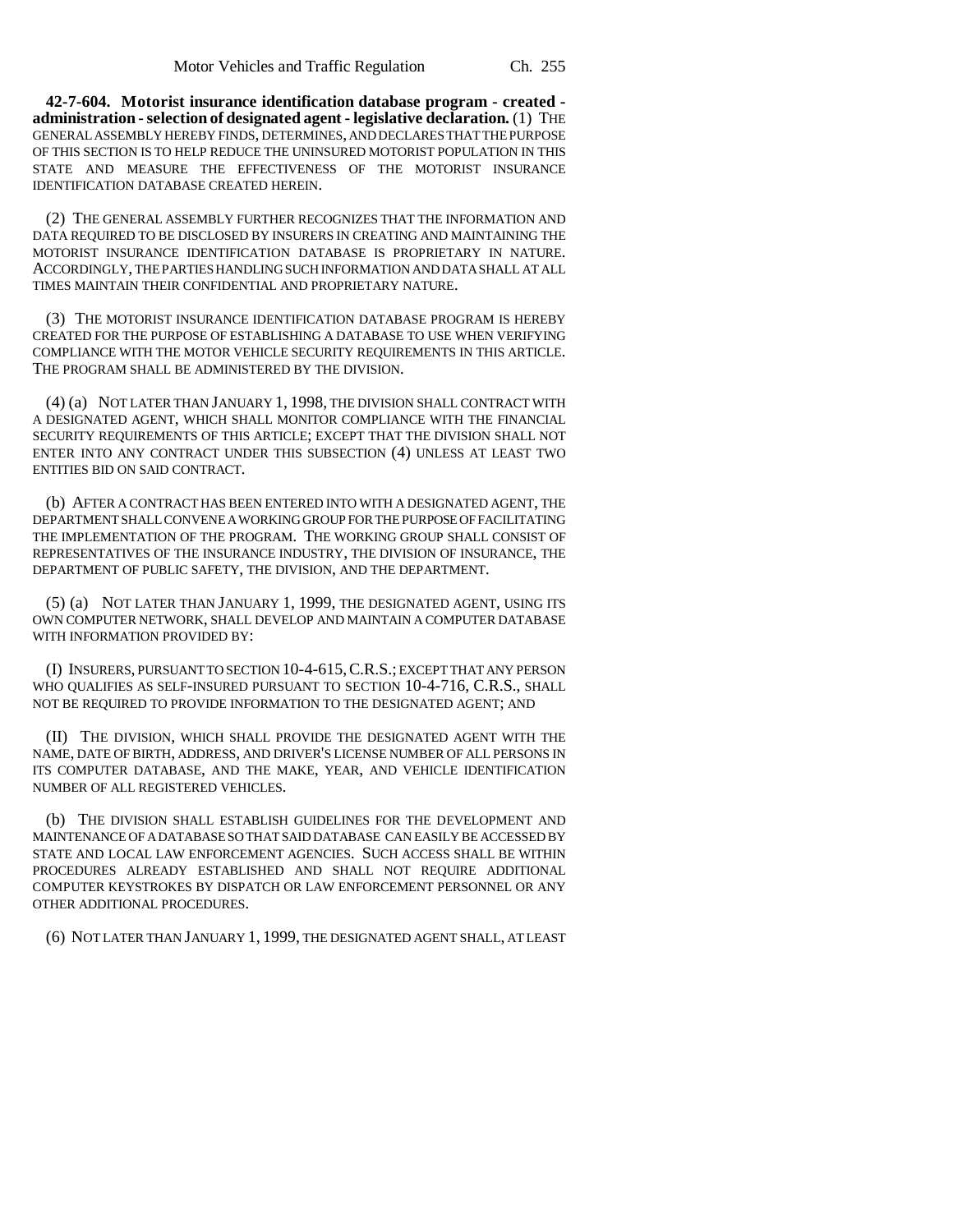MONTHLY:

(a) UPDATE THE DATABASE WITH INFORMATION PROVIDED BY INSURERS IN ACCORDANCE WITH SECTION 10-4-615, C.R.S.;

(b) COMPARE THEN-CURRENT MOTOR VEHICLE REGISTRATIONS AGAINST THE DATABASE.

(6.5) ALL INSURERS ACTIVELY WRITING AUTOMOBILE INSURANCE WILL REPORT THEIR POLICYHOLDER AND UNINSURED MOTORIST CLAIM NUMBERS TO THE COMMISSIONER IN A MANNER PRESCRIBED BY THE COMMISSIONER, STARTING WITH DATA FOR THE TWELVE-MONTH PERIOD IMMEDIATELY PRECEDING JULY 1, 1997.

(7) THE DIVISION OF INSURANCE IN THE DEPARTMENT OF REGULATORY AGENCIES SHALL CONTRACT WITH A COMPANY THAT GATHERS STATISTICAL INFORMATION CONCERNING PERSONAL LINES OF PROPERTY AND CASUALTY INSURANCE. SAID COMPANY SHALL BE PAID FROM THE MOTORIST INSURANCE IDENTIFICATION ACCOUNT WITHIN THE HIGHWAY USERS TAX FUND, AND SHALL REPORT THE FREQUENCY OF UNINSURED MOTORIST CLAIMS TO THE DIVISION OF INSURANCE ON A REGULAR BASIS. SUCH REPORT SHALL INCLUDE A COMPARISON OF THE NUMBER OF UNINSURED MOTORIST CLAIMS WITH THE AVERAGE NUMBER OF SUCH CLAIMS REPORTED FOR THE TWELVE-MONTH PERIOD IMMEDIATELY PRECEDING JULY 1, 1997. THE DIVISION SHALL TRANSMIT SUCH INFORMATION TO THE GENERAL ASSEMBLY NO LATER THAN JANUARY 1, 1999, AND EACH JANUARY 1 THEREAFTER.

(8) THE DEPARTMENT, IN COOPERATION WITH THE DIVISION, SHALL PROMULGATE RULES AND DEVELOP PROCEDURES FOR ADMINISTERING AND ENFORCING THIS PART 6. SUCH RULES SHALL SPECIFY THE REPORTING REQUIREMENTS THAT ARE NECESSARY AND APPROPRIATE FOR COMMERCIAL LINES OF INSURANCE AND SHALL BE DEVELOPED WITH INPUT BY INSURERS AND THE DESIGNATED AGENT.

**42-7-605. Notice of lack of financial responsibility.** (1) IF THE COMPARISON MADE PURSUANT TO SECTION 42-7-604 (6) (b) SHOWS THAT A MOTOR VEHICLE HAS NOT BEEN INSURED FOR THREE CONSECUTIVE MONTHS, THE DIVISION SHALL DIRECT THE DESIGNATED AGENT TO NOTIFY THE OWNER OF THE MOTOR VEHICLE THAT SAID OWNER HAS FORTY-FIVE DAYS TO PROVIDE THE DESIGNATED AGENT WITH ONE OF THE FOLLOWING, OR SAID OWNER'S LICENSE PLATES WILL BE SUBJECT TO IMMEDIATE SEIZURE AFTER THE EXPIRATION OF SAID FORTY-FIVE DAY PERIOD:

(a) PROOF OF COMPLYING COVERAGE IN ACCORDANCE WITH SECTION 10-4-705, C.R.S., OR OF SELF-INSURANCE IN ACCORDANCE WITH SECTION 10-4-716,C.R.S.; OR

(b) PROOF OF EXEMPTION FROM THE FINANCIAL SECURITY REQUIREMENTS.

(2) ANY PERSON WHO STEALS A LICENSE PLATE SHALL BE IN VIOLATION OF SECTION 42-5-104 (2) (a).

(3) A LETTER FROM AN INSURER OR AGENT VERIFYING THAT THE PERSON HAD THE REQUIRED MOTOR VEHICLE INSURANCE COVERAGE ON THE DATE SPECIFIED SHALL BE CONSIDERED PROOF OF FINANCIAL RESPONSIBILITY FOR PURPOSES OF THIS SECTION. SUCH LETTER MAY BE MAILED TO THE DIVISION.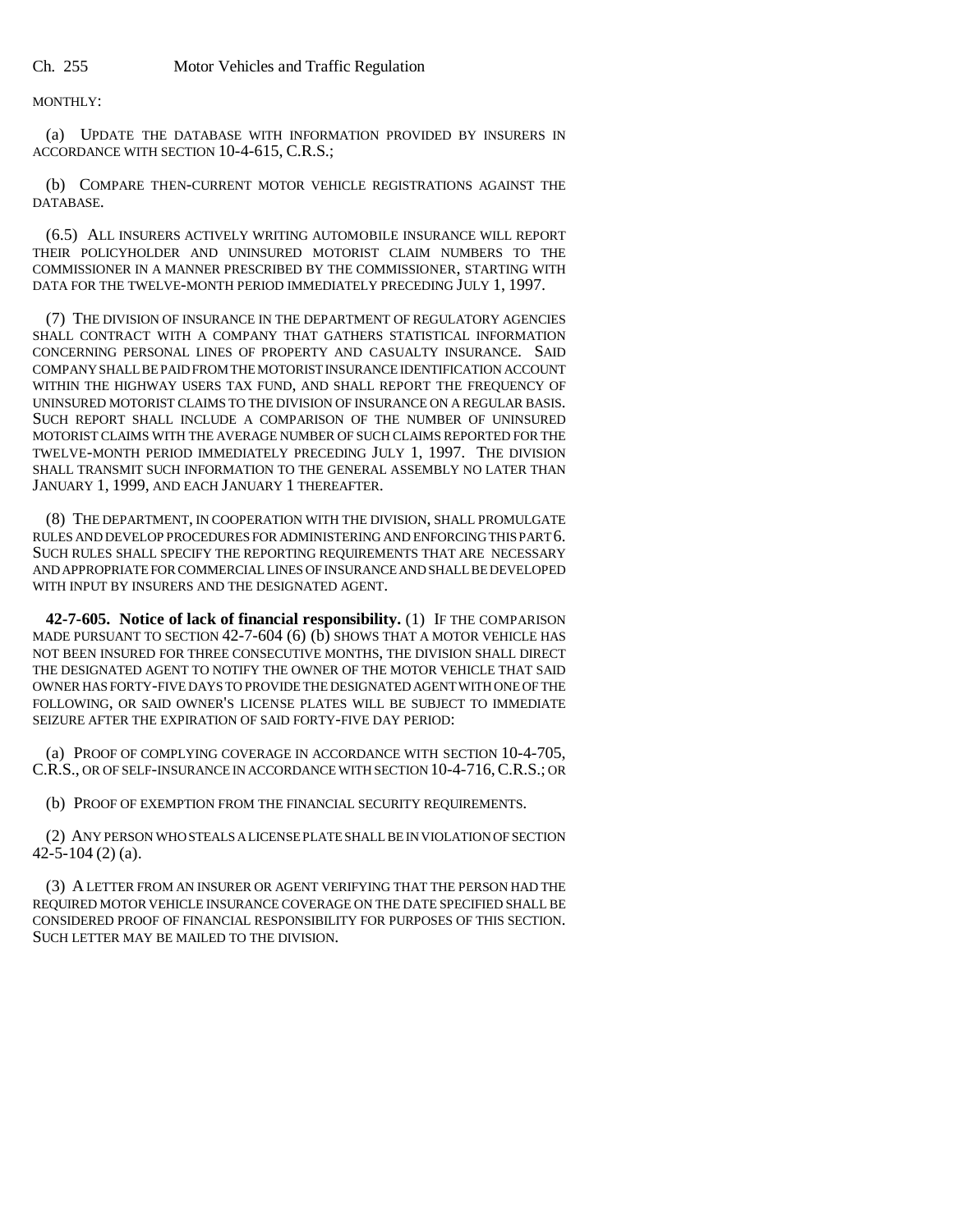(4) THE PROVISIONS OF THIS SECTION SHALL TAKE EFFECT NOT LATER THAN JANUARY 1, 1999.

**42-7-606. Disclosure of insurance information - penalty.** (1) INFORMATION PROVIDED TO THE DESIGNATED AGENT BY INSURERS AND THE DIVISION FOR INCLUSION IN THE DATABASE ESTABLISHED PURSUANT TO SECTION 42-7-604 IS THE PROPERTY OF THE INSURER OR THE DIVISION, AS THE CASE MAY BE, AND MAY NOT BE DISCLOSED EXCEPT AS FOLLOWS:

(a) THE DESIGNATED AGENT SHALL VERIFY A PERSON'S INSURANCE COVERAGE UPON REQUEST BY ANY STATE OR LOCAL GOVERNMENT AGENCY INVESTIGATING, LITIGATING, OR ENFORCING SUCH PERSON'S COMPLIANCE WITH THE FINANCIAL SECURITY REQUIREMENTS.

(b) THE DIVISION SHALL DISCLOSE WHETHER AN INDIVIDUAL HAS THE REQUIRED INSURANCE COVERAGE UPON REQUEST BY THE FOLLOWING INDIVIDUALS AND AGENCIES ONLY:

(I) THE INDIVIDUAL;

(II) THE PARENT OR LEGAL GUARDIAN OF THE INDIVIDUAL IF THE INDIVIDUAL IS AN UNEMANCIPATED MINOR;

(III) THE LEGAL GUARDIAN OF THE INDIVIDUAL IF THE INDIVIDUAL IS LEGALLY INCAPACITATED;

(IV) ANY PERSON WHO HAS POWER OF ATTORNEY FROM THE INDIVIDUAL;

(V) ANY PERSON WHO SUBMITS A NOTARIZED RELEASE FROM THE INDIVIDUAL THAT IS DATED NO MORE THAN NINETY DAYS BEFORE THE DATE THE REQUEST IS MADE;

(VI) ANY PERSON SUFFERING LOSS OR INJURY IN A MOTOR VEHICLE ACCIDENT IN WHICH THE INDIVIDUAL IS INVOLVED, BUT ONLY AS PART OF AN ACCIDENT REPORT AUTHORIZED IN PART 16 OF ARTICLE 4 OF THIS TITLE; OR

(VII) THE OFFICE OF THE STATE AUDITOR, FOR THE PURPOSE OF CONDUCTING ANY AUDIT AUTHORIZED BY LAW.

(2) ANY PERSON OR AGENCY WHO KNOWINGLY DISCLOSES INFORMATION FROM THE DATABASE FOR A PURPOSE OR TO A PERSON OTHER THAN THOSE AUTHORIZED IN THIS SECTION COMMITS A CLASS 1 MISDEMEANOR AND SHALL BE PUNISHED AS PROVIDED IN SECTION 18-1-106, C.R.S.

(3) THE STATE SHALL NOT BE LIABLE TO ANY PERSON FOR GATHERING, MANAGING, OR USING INFORMATION IN THE DATABASE PURSUANT TO THIS PART 6.

(4) THE DESIGNATED AGENT SHALL NOT BE LIABLE TO ANY PERSON FOR PERFORMING ITS DUTIES UNDER THIS PART 6, UNLESS AND TO THE EXTENT SAID AGENT COMMITS A WILLFUL AND WANTON ACT OR OMISSION. THE DESIGNATED AGENT SHALL BE LIABLE TO ANY INSURER DAMAGED BY THE DESIGNATED AGENT'S NEGLIGENT FAILURE TO PROTECT THE CONFIDENTIAL AND PROPRIETARY NATURE OF THE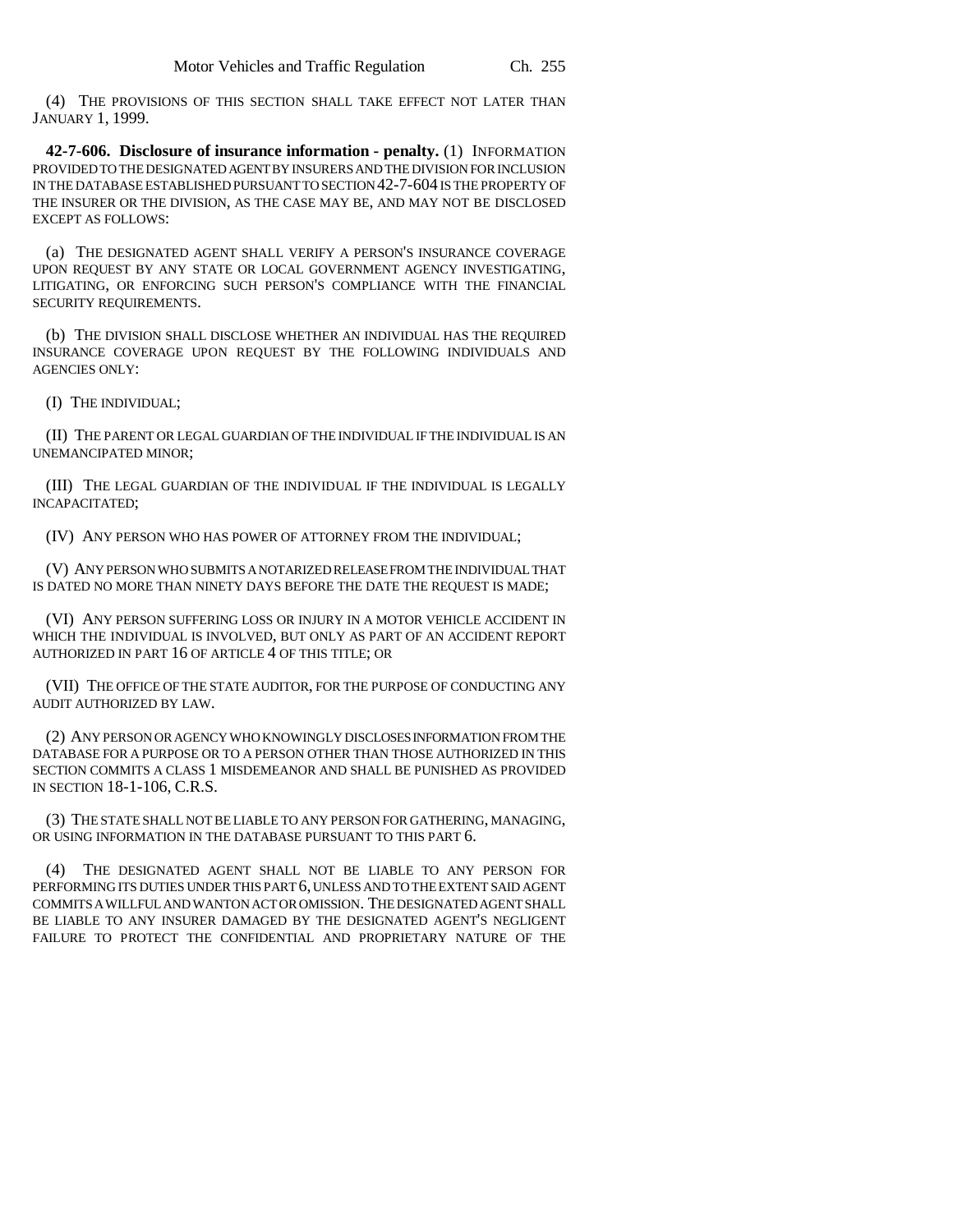INFORMATION AND DATA DISCLOSED BY THE INSURER TO THE DESIGNATED AGENT.

(5) THE DESIGNATED AGENT SHALL PROVIDE TO THIS STATE AN ERRORS AND OMISSIONS INSURANCE POLICY COVERING SAID DESIGNATED AGENT IN AN APPROPRIATE AMOUNT.

(6) NO INSURER SHALL BE LIABLE TO ANY PERSON FOR PERFORMING ITS DUTIES UNDER THIS PART 6, UNLESS AND TO THE EXTENT THE INSURER COMMITS A WILLFUL AND WANTON ACT OR OMISSION.

**42-7-607. Part 6 not to supersede other provisions.** THIS PART 6 SHALL NOT SUPERSEDE OTHER ACTIONS OR PENALTIES THAT MAY BE TAKEN OR IMPOSED FOR VIOLATION OF THE FINANCIAL SECURITY REQUIREMENTS OF THIS ARTICLE.

**42-7-608. Review by department of regulatory agencies - repeal.** (1) THE DEPARTMENT OF REGULATORY AGENCIES SHALL REVIEW THE OPERATION AND PERFORMANCE OF THE MOTORIST INSURANCE IDENTIFICATION DATABASE PROGRAM PURSUANT TO SECTION 24-34-104,C.R.S., TO DETERMINE WHETHER THE NUMBER OF UNINSURED MOTORIST CLAIMS REPORTED BY INSURERS HAD DECLINED BETWEEN JULY 1, 1997, AND THE DATE OF THE REVIEW AND SHALL SUBMIT A REPORT OF ITS FINDINGS TO THE GENERAL ASSEMBLY NO LATER THAN OCTOBER 15, 1999. THE DEPARTMENT OF REGULATORY AGENCIES SHALL MAKE COPIES OF ITS REPORT AVAILABLE TO EACH MEMBER OF THE GENERAL ASSEMBLY.

(2) THIS SECTION IS REPEALED, EFFECTIVE JULY 1, 2001.

**42-7-609. Repeal of sections.** SECTIONS 42-7-603 TO 42-7-609 ARE REPEALED, EFFECTIVE JULY 1, 2001, UNLESS THE REVIEW CONDUCTED BY THE DEPARTMENT OF REGULATORY AGENCIES PURSUANT TO SECTION 42-7-608 AND REPORTED TO THE GENERAL ASSEMBLY INDICATES THAT THE NUMBER OF UNINSURED MOTORIST CLAIMS REPORTED BY INSURERS DECLINED BETWEEN JULY 1, 1997, AND THE DATE OF THE DEPARTMENT'S REVIEW.

**SECTION 7.** 24-34-104 (30) (a), Colorado Revised Statutes, 1988 Repl. Vol., as amended, is amended BY THE ADDITION OF A NEW SUBPARAGRAPH to read:

**24-34-104. General assembly review of regulatory agencies and functions for termination, continuation, or reestablishment.**  $(30)(a)$  The following functions of the specified agency shall terminate on July 1, 2001:

(VI) THE MOTORIST INSURANCE IDENTIFICATION DATABASE PROGRAM CREATED IN SECTION 10-4-615, C.R.S., AS CONDUCTED BY THE DEPARTMENT OF REVENUE THROUGH THE DIVISION OF MOTOR VEHICLES.

**SECTION 8. Repeal.** Part 7 of article 4 of title 10, Colorado Revised Statutes, 1994 Repl. Vol., as amended, and sections 42-4-1409 and 42-4-1410, Colorado Revised Statutes, 1993 Repl. Vol., as amended, are repealed, effective July 1, 2001, unless the review conducted by the department of regulatory agencies pursuant to section 42-7-608, Colorado Revised Statutes, and reported to the general assembly during the 1999 regular session of the general assembly indicates that the number of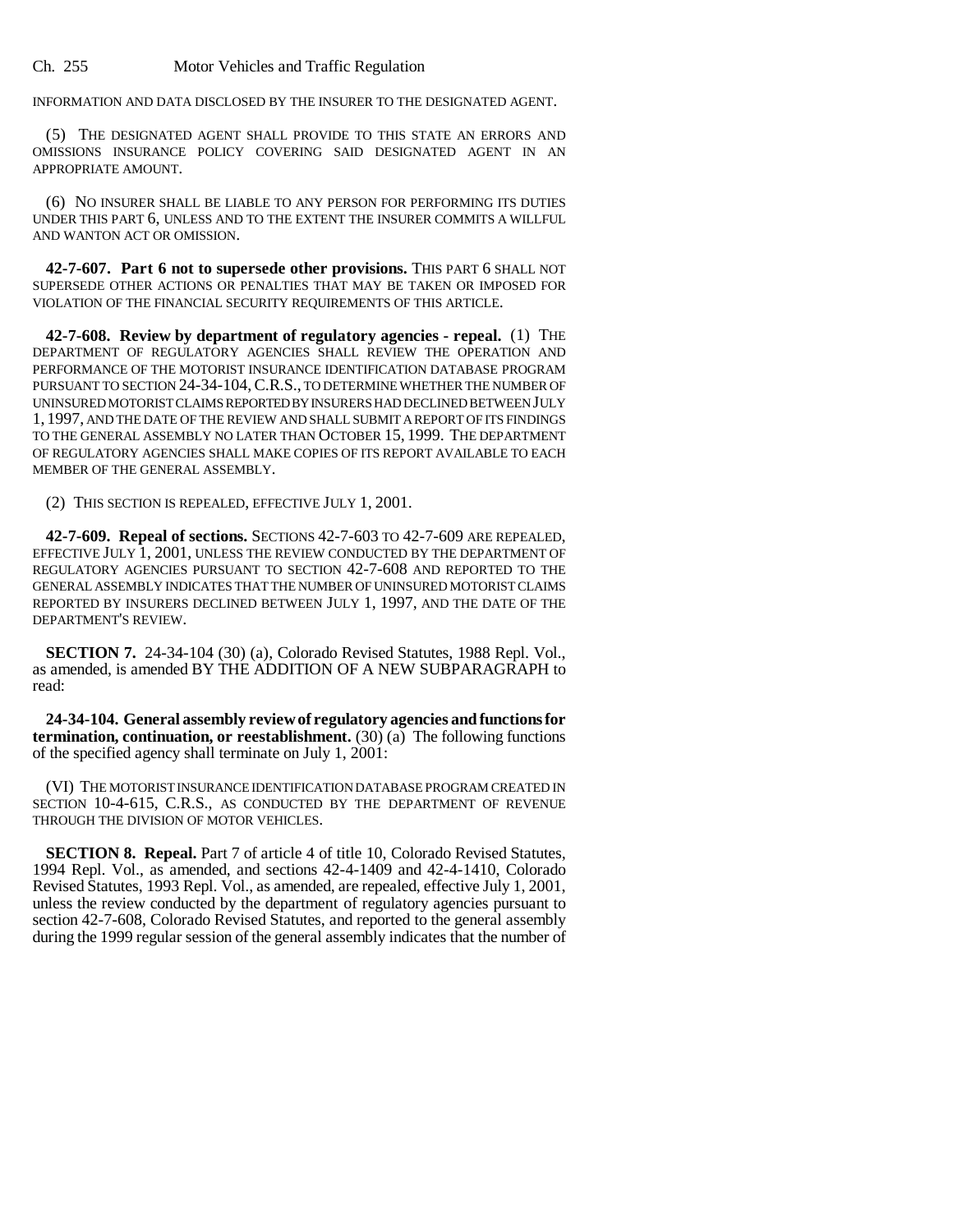uninsured motorist claims reported by insurers declined between July 1, 1997, and the date of the department's review.

**SECTION 9.** Part 1 of article 2 of title 42, Colorado Revised Statutes, 1993 Repl. Vol., as amended, is amended BY THE ADDITION OF A NEW SECTION to read:

**42-2-127.7. Authority to suspend license - uninsured motorists - legislative declaration.** (1) THE GENERAL ASSEMBLY HEREBY FINDS, DETERMINES, AND DECLARES THAT THE PURPOSE OF THIS SECTION IS TO INDUCE AND ENCOURAGE ALL MOTORISTS TO PROVIDE FOR THEIR FINANCIAL RESPONSIBILITY FOR THE PROTECTION OF OTHERS AND TO ASSURE THE WIDESPREAD AVAILABILITY TO THE INSURING PUBLIC OF INSURANCE PROTECTION AGAINST FINANCIAL LOSS CAUSED BY NEGLIGENT, FINANCIALLY IRRESPONSIBLE, MOTORISTS.

(2) (a) THE DEPARTMENT MAY SUSPEND THE LICENSE OF ANY PERSON UPON ITS DETERMINATION THAT THE PERSON DROVE A VEHICLE IN THIS STATE WITHOUT HAVING IN FULL FORCE AND EFFECT A COMPLYING POLICY OR CERTIFICATE OF SELF-INSURANCE AS REQUIRED BY SECTIONS 10-4-705 AND 10-4-716, C.R.S.

(b) THE DEPARTMENT SHALL MAKE A DETERMINATION OF SUCH FACTS ON THE BASIS OF THE DOCUMENTS AND AFFIDAVIT OF A LAW ENFORCEMENT OFFICER AS SPECIFIED IN SUBSECTION (3) OF THIS SECTION, AND THIS DETERMINATION SHALL BE FINAL UNLESS A HEARING IS REQUESTED AND HELD AS PROVIDED IN SUBSECTION (7) OF THIS SECTION.

(c) THE DETERMINATION OF THE FACTS SPECIFIED IN THIS SUBSECTION (2) BY THE DEPARTMENT IS INDEPENDENT OF THE SUSPENSION TAKEN UNDER ARTICLE 7 OF THIS TITLE.

(d) FOR PURPOSES OF THIS SECTION, "LICENSE" INCLUDES ANY DRIVING PRIVILEGE.

(3) WHENEVER A LAW ENFORCEMENT OFFICER DETERMINES, BY CHECKING THE MOTORIST INSURANCE IDENTIFICATION DATABASE CREATED IN SECTION 42-7-604, AND BY ANY OTHER MEANS AUTHORIZED BY LAW, THAT A DRIVER VIOLATES SECTION 42-4-1409 BY NOT HAVING A COMPLYING POLICY OR CERTIFICATE OF SELF-INSURANCE IN FULL FORCE AND EFFECT AS REQUIRED BY SECTIONS 10-4-705 AND 10-4-716, C.R.S., THE LAW ENFORCEMENT OFFICER MAKING SUCH DETERMINATION SHALL FORWARD TO THE DEPARTMENT AN AFFIDAVIT THAT INCLUDES A STATEMENT OF THE OFFICER'S PROBABLE CAUSE THAT THE PERSON COMMITTED SUCH VIOLATION, AND A COPY OF THE CITATION AND COMPLAINT, IF ANY, FILED WITH THE COURT. THE AFFIDAVIT SHALL BE DATED, SIGNED, AND SWORN TO BY THE LAW ENFORCEMENT OFFICER UNDER PENALTY OF PERJURY, BUT NEED NOT BE NOTARIZED OR SWORN TO BEFORE ANY OTHER PERSON.

(4) (a) UPON RECEIPT BY THE DEPARTMENT OF THE AFFIDAVIT OF THE LAW ENFORCEMENT OFFICER AND THE RELEVANT DOCUMENTS REQUIRED BY SUBSECTION (3) OF THIS SECTION, THE DEPARTMENT SHALL MAKE THE DETERMINATION DESCRIBED IN SUBSECTION (2) OF THIS SECTION. THE DETERMINATION SHALL BE BASED UPON THE INFORMATION CONTAINED IN THE AFFIDAVIT AND THE RELEVANT DOCUMENTS. IF THE DEPARTMENT DETERMINES THAT THE PERSON IS SUBJECT TO LICENSE SUSPENSION, THE DEPARTMENT MAY ISSUE A NOTICE OF SUSPENSION IF SUCH NOTICE HAS NOT ALREADY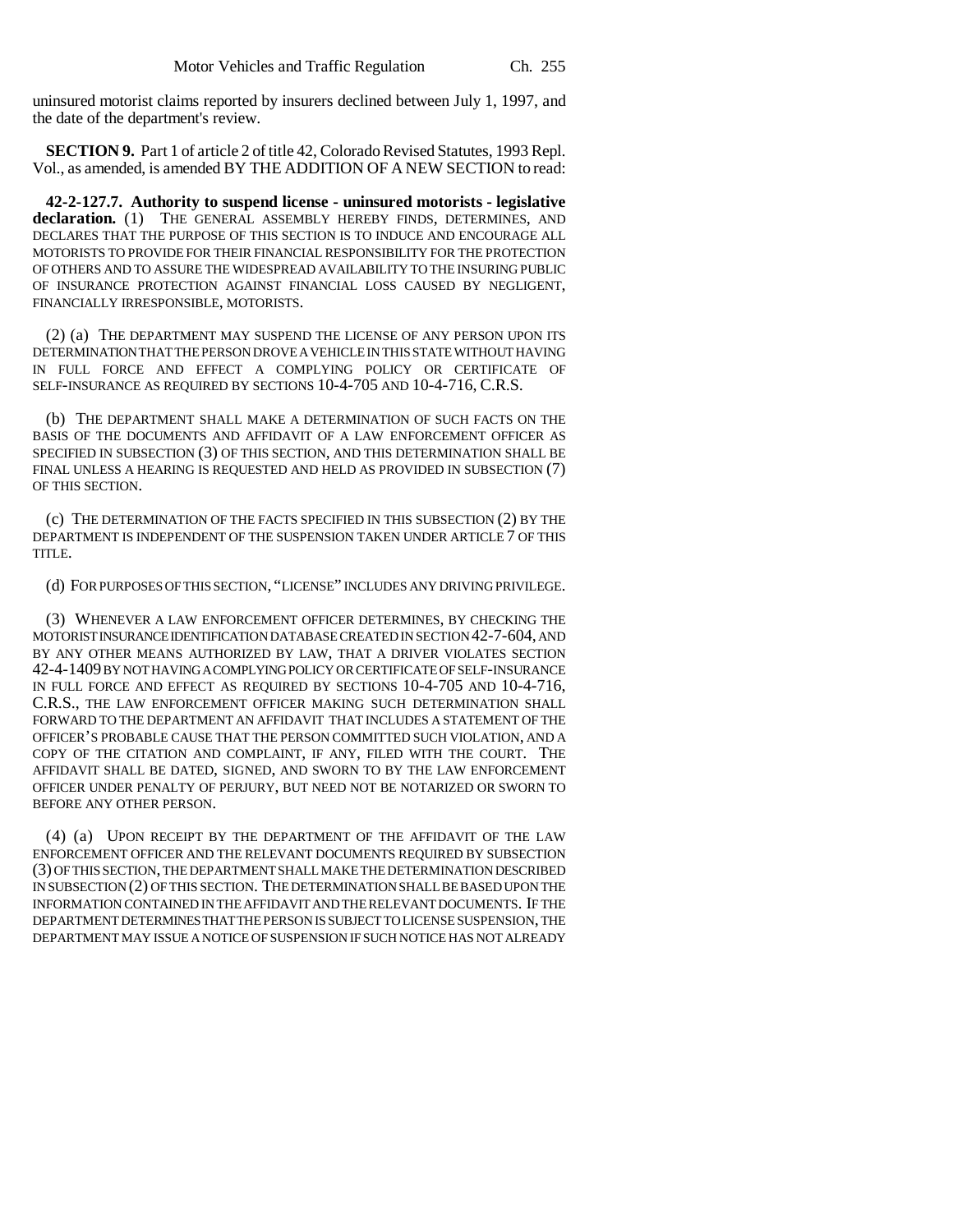BEEN SERVED UPON THE PERSON BY THE LAW ENFORCEMENT OFFICER AS REQUIRED IN SUBSECTION (5) OF THIS SECTION.

(b) THE NOTICE OF SUSPENSION SENT BY THE DEPARTMENT SHALL BE MAILED IN ACCORDANCE WITH THE PROVISIONS OF SECTION 42-2-119 (2) TO THE PERSON AT THE LAST-KNOWN ADDRESS SHOWN ON THE DEPARTMENT'S RECORDS, IF ANY, AND TO ANY ADDRESS PROVIDED IN THE LAW ENFORCEMENT OFFICER'S AFFIDAVIT IF THAT ADDRESS DIFFERS FROM THE ADDRESS OF RECORD. THE NOTICE SHALL BE DEEMED RECEIVED THREE DAYS AFTER MAILING.

(c) THE NOTICE OF SUSPENSION SHALL CLEARLY SPECIFY THE REASON AND STATUTORY GROUNDS FOR THE SUSPENSION, THE EFFECTIVE DATE OF THE SUSPENSION, THE RIGHT OF THE PERSON TO REQUEST A HEARING, THE PROCEDURE FOR REQUESTING A HEARING, AND THE DATE BY WHICH THAT REQUEST FOR A HEARING MUST BE MADE. THE NOTICE SHALL ALSO STATE THAT THE PERSON MAY AVOID SUSPENSION BY FILING WITH THE DEPARTMENT PROOF OF FINANCIAL RESPONSIBILITY FOR THE FUTURE, OR BY COMPLIANCE WITH SECTION 42-7-302. IF THE PERSON FILES PROOF OF FINANCIAL RESPONSIBILITY FOR THE FUTURE, SUCH PROOF OF FINANCIAL RESPONSIBILITY FOR THE FUTURE SHALL BE MAINTAINED FOR THREE YEARS FROM THE DATE SUCH PROOF OF FINANCIAL RESPONSIBILITY FOR THE FUTURE IS RECEIVED BY THE DEPARTMENT.

(d) IF THE DEPARTMENT DETERMINES THAT THE PERSON IS NOT SUBJECT TO LICENSE SUSPENSION:

(I) THE DEPARTMENT SHALL NOTIFY THE PERSON OF ITS DETERMINATION AND SHALL RESCIND ANY ORDER OF SUSPENSION SERVED UPON THE PERSON BY THE LAW ENFORCEMENT OFFICER;

(II) THE PERSON WHOSE DRIVER'S LICENSE WAS TAKEN POSSESSION OF BY A LAW ENFORCEMENT OFFICER PURSUANT TO THIS SECTION MAY OBTAIN SUCH LICENSE BY THE PAYMENT OF A FEE OF FIVE DOLLARS TO THE DEPARTMENT.

(5) (a) WHENEVER A LAW ENFORCEMENT OFFICER DETERMINES, BY CHECKING THE MOTORIST INSURANCE IDENTIFICATION DATABASE CREATED IN SECTION 42-7-604, AND BY ANY OTHER MEANS AUTHORIZED BY LAW, THAT A DRIVER VIOLATES SECTION 42-4-1409 BY NOT HAVING A COMPLYING POLICY OR CERTIFICATE OF SELF-INSURANCE AS REQUIRED BY SECTIONS 10-4-705 AND 10-4-716,C.R.S., THE OFFICER, ACTING ON BEHALF OF THE DEPARTMENT MAY SERVE THE NOTICE OF SUSPENSION PERSONALLY ON SUCH DRIVER. IF THE LAW ENFORCEMENT OFFICER SERVES THE NOTICE OF SUSPENSION, THE OFFICER SHALL TAKE POSSESSION OF ANY DRIVER'S LICENSE ISSUED BY THIS STATE OR ANY OTHER STATE WHICH IS HELD BY THE PERSON. WHEN THE OFFICER TAKES POSSESSION OF A VALID LICENSE, THE OFFICER, ACTING ON BEHALF OF THE DEPARTMENT, SHALL ISSUE A TEMPORARY PERMIT WHICH IS VALID FOR SEVEN DAYS AFTER ITS DATE OF ISSUANCE.

(b) A COPY OF THE COMPLETED NOTICE OF SUSPENSION FORM, A COPY OF ANY COMPLETED TEMPORARY PERMIT FORM, AND ANY DRIVER'S, MINOR DRIVER'S, PROVISIONAL DRIVER'S, OR TEMPORARY DRIVER'S LICENSE OR ANY INSTRUCTION PERMIT TAKEN INTO POSSESSION UNDER THIS SECTION SHALL BE FORWARDED TO THE DEPARTMENT BY THE LAW ENFORCEMENT OFFICER ALONG WITH THE AFFIDAVIT AND DOCUMENTS REQUIRED IN SUBSECTIONS (2) AND (3) OF THIS SECTION.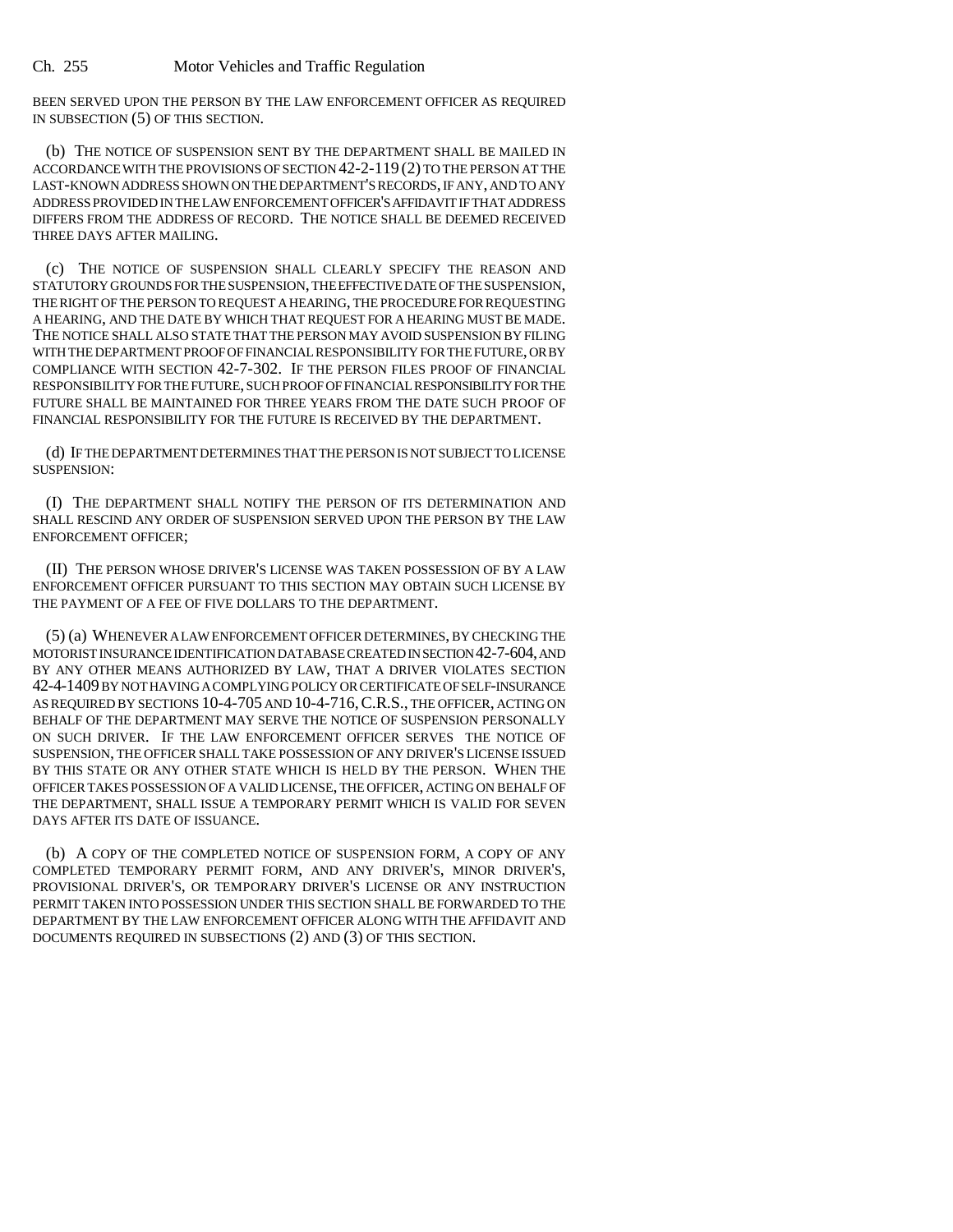(c) THE DEPARTMENT SHALL PROVIDE FORMS FOR NOTICE OF SUSPENSION AND FOR TEMPORARY PERMITS TO LAW ENFORCEMENT AGENCIES. THE DEPARTMENT SHALL ESTABLISH A FORMAT FOR THE AFFIDAVITS REQUIRED BY THIS SECTION AND SHALL GIVE NOTICE OF SUCH FORMAT TO ALL LAW ENFORCEMENT AGENCIES WHICH SUBMIT AFFIDAVITS TO THE DEPARTMENT. SUCH LAW ENFORCEMENT AGENCIES SHALL FOLLOW THE FORMAT DETERMINED BY THE DEPARTMENT.

(d) A TEMPORARY PERMIT MAY NOT BE ISSUED TO ANY PERSON WHO IS ALREADY DRIVING WITH A TEMPORARY PERMIT ISSUED PURSUANT TO PARAGRAPH (a) OF THIS SUBSECTION (5).

(6) (a) THE LICENSE SUSPENSION SHALL BECOME EFFECTIVE SEVEN DAYS AFTER THE SUBJECT PERSON HAS RECEIVED THE NOTICE OF SUSPENSION AS PROVIDED IN SUBSECTION (5) OF THIS SECTION OR IS DEEMED TO HAVE RECEIVED THE NOTICE OF SUSPENSION BY MAIL AS PROVIDED IN SUBSECTION (4) OF THIS SECTION UNLESS THE PERSON FILES WITH THE DEPARTMENT PROOF OF FINANCIAL RESPONSIBILITY FOR THE FUTURE OR COMPLIES WITH SECTION 42-7-302 PRIOR TO THE EFFECTIVE DATE OF THE SUSPENSION. IF THE PERSON FILES PROOF OF FINANCIAL RESPONSIBILITY FOR THE FUTURE, SUCH PROOF OF FINANCIAL RESPONSIBILITY FOR THE FUTURE MUST BE MAINTAINED FOR THREE YEARS FROM THE DATE SUCH PROOF OF FINANCIAL RESPONSIBILITY FOR THE FUTURE IS RECEIVED BY THE DEPARTMENT. IF A WRITTEN REQUEST FOR A HEARING AND EVIDENCE OF CURRENT LIABILITY INSURANCE IN THE RESPONDENT'S NAME IS RECEIVED BY THE DEPARTMENT WITHIN THAT SAME SEVEN-DAY PERIOD, THE EFFECTIVE DATE OF THE SUSPENSION SHALL BE STAYED UNTIL A FINAL ORDER IS ISSUED FOLLOWING THE HEARING; EXCEPT THAT ANY DELAY IN THE HEARING THAT IS CAUSED OR REQUESTED BY THE SUBJECT PERSON OR COUNSEL REPRESENTING THAT PERSON SHALL NOT RESULT IN A STAY OF THE SUSPENSION DURING THE PERIOD OF DELAY.

(b) THE PERIOD OF LICENSE SUSPENSION UNDER PARAGRAPH (a) OF SUBSECTION (2) OF THIS SECTION SHALL BE FOR AN INDEFINITE PERIOD. THE PERSON MAY REINSTATE AT ANY TIME BY COMPLYING WITH SECTION 42-7-302 OR BY FILING WITH THE DEPARTMENT PROOF OF FINANCIAL RESPONSIBILITY FOR THE FUTURE AND PAYING THE REQUIRED REINSTATEMENT FEE PURSUANT TO SECTION 42-2-132. IF THE PERSON FILES PROOF OF FINANCIAL RESPONSIBILITY FOR THE FUTURE, SUCH PROOF OF FINANCIAL RESPONSIBILITY FOR THE FUTURE MUST BE MAINTAINED FOR THREE YEARS FROM THE DATE SUCH PROOF OF FINANCIAL RESPONSIBILITY FOR THE FUTURE IS RECEIVED BY THE DEPARTMENT.

(7) (a) ANY PERSON WHO HAS RECEIVED A NOTICE OF SUSPENSION MAY MAKE A WRITTEN REQUEST FOR A REVIEW OF THE DEPARTMENT'S DETERMINATION AT A HEARING.THE REQUEST MAY BE MADE ON A FORM AVAILABLE AT EACH OFFICE OF THE DEPARTMENT. EVIDENCE OF CURRENT LIABILITY INSURANCE IN THE RESPONDENT'S NAME AND THE PERSON'S DRIVER'S LICENSE, IF THE LICENSE HAS NOT BEEN PREVIOUSLY SURRENDERED, SHALL BE SUBMITTED AT THE TIME THE REQUEST FOR A HEARING IS MADE.

(b) THE REQUEST FOR A HEARING SHALL BE MADE IN WRITING WITHIN SEVEN DAYS AFTER THE DAY THE PERSON RECEIVED THE NOTICE OF SUSPENSION AS PROVIDED IN SUBSECTION (5) OF THIS SECTION OR IS DEEMED TO HAVE RECEIVED THE NOTICE BY MAIL AS PROVIDED IN SUBSECTION (4) OF THIS SECTION. IF WRITTEN REQUEST FOR A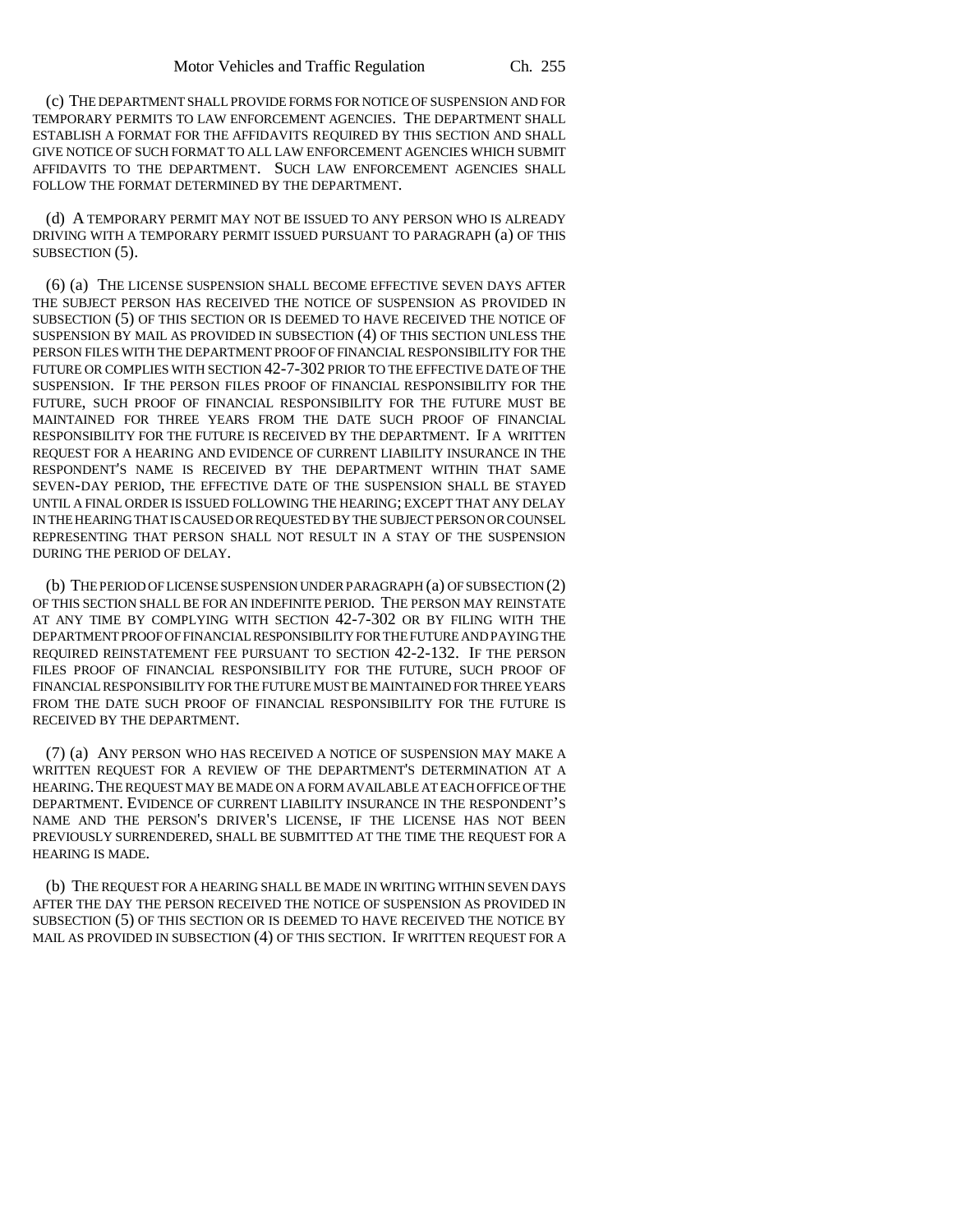HEARING AND EVIDENCE OF CURRENT LIABILITY INSURANCE IN THE RESPONDENT'S NAME IS NOT RECEIVED WITHIN THE SEVEN-DAY PERIOD, THE RIGHT TO A HEARING IS WAIVED, AND THE DETERMINATION OF THE DEPARTMENT THAT IS BASED UPON THE DOCUMENTS AND AFFIDAVIT REQUIRED BY SUBSECTIONS (2) AND (3) OF THIS SECTION BECOMES FINAL.

(c) IF A WRITTEN REQUEST FOR A HEARING IS MADE AFTER EXPIRATION OF THE SEVEN-DAY PERIOD AND IF IT IS ACCOMPANIED BY THE APPLICANT'S VERIFIED STATEMENT EXPLAINING THE FAILURE TO MAKE A TIMELY REQUEST FOR A HEARING, THE DEPARTMENT SHALL RECEIVE AND CONSIDER THE REQUEST. IF THE DEPARTMENT FINDS THAT THE PERSON WAS UNABLE TO MAKE A TIMELY REQUEST DUE TO LACK OF ACTUAL NOTICE OF THE SUSPENSION OR DUE TO FACTORS OF PHYSICAL INCAPACITY SUCH AS HOSPITALIZATION OR INCARCERATION, THE DEPARTMENT SHALL WAIVE THE PERIOD OF LIMITATION, REOPEN THE MATTER, AND GRANT THE HEARING REQUEST UPON RECEIPT OF EVIDENCE OF CURRENT LIABILITY INSURANCE IN THE RESPONDENT'S NAME. IN SUCH A CASE, A STAY OF THE SUSPENSION PENDING ISSUANCE OF THE FINAL ORDER FOLLOWING THE HEARING SHALL NOT BE GRANTED.

(d) AT THE TIME THE REQUEST FOR A HEARING IS MADE, IF IT APPEARS FROM THE RECORD THAT THE PERSON IS THE HOLDER OF A VALID DRIVER'S, MINOR DRIVER'S, OR PROVISIONAL DRIVER'S LICENSE OR ANY INSTRUCTION PERMIT ISSUED BY THIS STATE OR TEMPORARY PERMIT ISSUED PURSUANT TO SUBSECTION (5) OF THIS SECTION AND THAT THE LICENSE HAS BEEN SURRENDERED AS REQUIRED PURSUANT TO SUBSECTION (5) OF THIS SECTION, THE DEPARTMENT SHALL ISSUE A TEMPORARY PERMIT UPON THE RECEIPT OF EVIDENCE OF CURRENT LIABILITY INSURANCE IN THE RESPONDENT'S NAME. THE TEMPORARY PERMIT WILL BE VALID UNTIL THE SCHEDULED DATE FOR THE HEARING. IF NECESSARY, THE DEPARTMENT MAY LATER ISSUE AN ADDITIONAL TEMPORARY PERMIT OR PERMITS IN ORDER TO STAY THE EFFECTIVE DATE OF THE SUSPENSION UNTIL THE FINAL ORDER IS ISSUED FOLLOWING THE HEARING, AS REQUIRED BY SUBSECTION (6) OF THIS SECTION.

(e) (I) THE HEARING SHALL BE SCHEDULED TO BE HELD AS QUICKLY AS PRACTICABLE BUT NOT MORE THAN SIXTY DAYS AFTER THE DAY THAT THE REQUEST FOR A HEARING IS RECEIVED BY THE DEPARTMENT; EXCEPT THAT, IF A HEARING IS RESCHEDULED BECAUSE OF THE UNAVAILABILITY OF THE HEARING OFFICER IN ACCORDANCE WITH SUBPARAGRAPH (II) OF THIS PARAGRAPH (e), THE HEARING MAY BE RESCHEDULED MORE THAN SIXTY DAYS AFTER THE DAY THAT THE REQUEST FOR THE HEARING IS RECEIVED BY THE DEPARTMENT, AND THE DEPARTMENT SHALL CONTINUE ANY TEMPORARY DRIVING PRIVILEGES HELD BY THE RESPONDENT UNTIL THE DATE THAT SUCH HEARING IS RESCHEDULED. THE DEPARTMENT SHALL PROVIDE A WRITTEN NOTICE OF THE TIME AND PLACE OF THE HEARING TO THE RESPONDENT IN THE MANNER PROVIDED IN SECTION 42-2-119 (2) AT LEAST TEN DAYS PRIOR TO THE SCHEDULED OR RESCHEDULED HEARING, UNLESS THE PARTIES AGREE TO WAIVE THIS REQUIREMENT. NOTWITHSTANDING THE PROVISIONS OF SECTION 42-2-119, THE LAST-KNOWN ADDRESS OF THE RESPONDENT FOR PURPOSES OF NOTICE FOR ANY HEARING PURSUANT TO THIS SECTION SHALL BE THE ADDRESS STATED ON THE HEARING REQUEST FORM.

(II) IF A HEARING OFFICER CANNOT APPEAR AT ANY ORIGINAL OR RESCHEDULED HEARING BECAUSE OF MEDICAL REASONS, ANOTHER ADMINISTRATIVE HEARING, OR ANY OTHER LEGITIMATE JUST CAUSE, SUCH HEARING OFFICER OR THE DEPARTMENT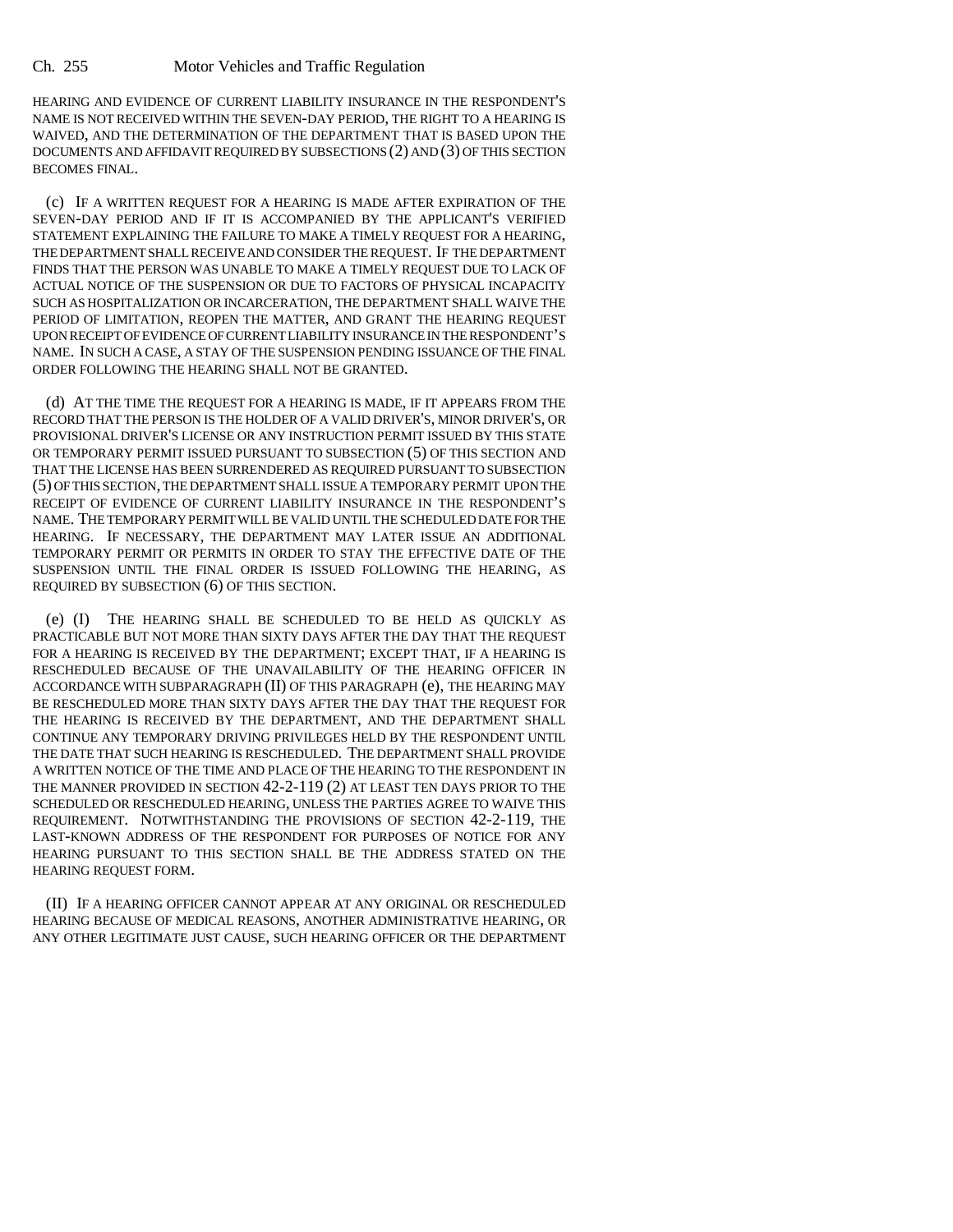MAY RESCHEDULE THE HEARING AT THE EARLIEST POSSIBLE TIME WHEN THE HEARING OFFICER WILL BE AVAILABLE.

(f) IF A HEARING IS HELD PURSUANT TO SUBSECTION (7) OF THIS SECTION, THE DEPARTMENT SHALL REVIEW THE MATTER AND MAKE A FINAL DETERMINATION ON THE BASIS OF THE DOCUMENTS AND AFFIDAVIT SUBMITTED TO THE DEPARTMENT PURSUANT TO SUBSECTIONS (2) AND (3) OF THIS SECTION. THE LAW ENFORCEMENT OFFICER WHO SUBMITTED THE AFFIDAVIT NEED NOT BE PRESENT AT THE HEARING.THE DEPARTMENT SHALL CONSIDER ALL OTHER RELEVANT EVIDENCE AT THE HEARING, INCLUDING THE REPORTS OF LAW ENFORCEMENT OFFICERS THAT ARE SUBMITTED TO THE DEPARTMENT. THE REPORTS OF LAW ENFORCEMENT OFFICERS SHALL NOT BE REQUIRED TO BE MADE UNDER OATH, BUT SUCH REPORTS SHALL IDENTIFY THE OFFICERS MAKING THE REPORTS. THE DEPARTMENT MAY CONSIDER EVIDENCE CONTAINED IN AFFIDAVITS FROM PERSONS OTHER THAN THE RESPONDENT, SO LONG AS SUCH AFFIDAVITS INCLUDE THE AFFIANT'S HOME OR WORK ADDRESS AND TELEPHONE NUMBER AND ARE DATED, SIGNED, AND SWORN TO BY THE AFFIANT UNDER PENALTY OF PERJURY. THE AFFIDAVIT NEED NOT BE NOTARIZED OR SWORN TO BEFORE ANY OTHER PERSON. THE RESPONDENT MUST PRESENT EVIDENCE IN PERSON.

(8) (a) THE HEARING SHALL BE HELD IN THE DISTRICT OFFICE OF THE DEPARTMENT CLOSEST TO THE RESIDENCE OF THE DRIVER. THE PERSON REQUESTING THE HEARING MAY BE REFERRED TO AS THE RESPONDENT.

(b) THE PRESIDING HEARING OFFICER SHALL BE THE EXECUTIVE DIRECTOR OF THE DEPARTMENT OR AN AUTHORIZED REPRESENTATIVE DESIGNATED BY THE EXECUTIVE DIRECTOR. THE PRESIDING HEARING OFFICER SHALL HAVE AUTHORITY TO ADMINISTER OATHS AND AFFIRMATIONS; TO CONSIDER THE AFFIDAVIT OF THE LAW ENFORCEMENT OFFICER FILING SUCH AFFIDAVIT AS SPECIFIED IN SUBSECTION (3) OF THIS SECTION; TO CONSIDER OTHER LAW ENFORCEMENT OFFICERS' REPORTS THAT ARE SUBMITTED TO THE DEPARTMENT, WHICH REPORTS NEED NOT BE UNDER OATH BUT SHALL IDENTIFY THE OFFICERS MAKING THE REPORTS; TO EXAMINE AND CONSIDER DOCUMENTS AND COPIES OF DOCUMENTS CONTAINING RELEVANT EVIDENCE; TO CONSIDER OTHER AFFIDAVITS THAT ARE DATED, SIGNED, AND SWORN TO BY THE AFFIANT UNDER PENALTY OF PERJURY, WHICH AFFIDAVITS NEED NOT BE NOTARIZED OR SWORN TO BEFORE ANY OTHER PERSON BUT SHALL CONTAIN THE AFFIANT'S HOME OR WORK ADDRESS AND TELEPHONE NUMBER; TO TAKE JUDICIAL NOTICE AS DEFINED BY RULE 201 OF ARTICLE II OF THE COLORADO RULES OF EVIDENCE, SUBJECT TO THE PROVISIONS OF SECTION 24-4-105 (8), C.R.S., WHICH SHALL INCLUDE JUDICIAL NOTICE OF GENERAL, TECHNICAL, OR SCIENTIFIC FACTS WITHIN THE HEARING OFFICER'S KNOWLEDGE; TO COMPEL WITNESSES TO TESTIFY OR PRODUCE BOOKS, RECORDS, OR OTHER EVIDENCE; TO EXAMINE WITNESSES AND TAKE TESTIMONY; TO RECEIVE AND CONSIDER ANY RELEVANT EVIDENCE NECESSARY TO PROPERLY PERFORM THE HEARING OFFICER'S DUTIES AS REQUIRED BY THIS SECTION; TO ISSUE SUBPOENAS DUCES TECUM TO PRODUCE BOOKS, DOCUMENTS, RECORDS, OR OTHER EVIDENCE; TO ISSUE SUBPOENAS FOR THE ATTENDANCE OF WITNESSES; TO TAKE DEPOSITIONS, OR CAUSE DEPOSITIONS OR INTERROGATORIES TO BE TAKEN; TO REGULATE THE COURSE AND CONDUCT OF THE HEARING; AND TO MAKE A FINAL RULING ON THE ISSUES.

(c) (I) WHEN A LICENSE IS SUSPENDED UNDER PARAGRAPH (a) OF SUBSECTION (2) OF THIS SECTION, THE SOLE ISSUE AT THE HEARING SHALL BE WHETHER BY A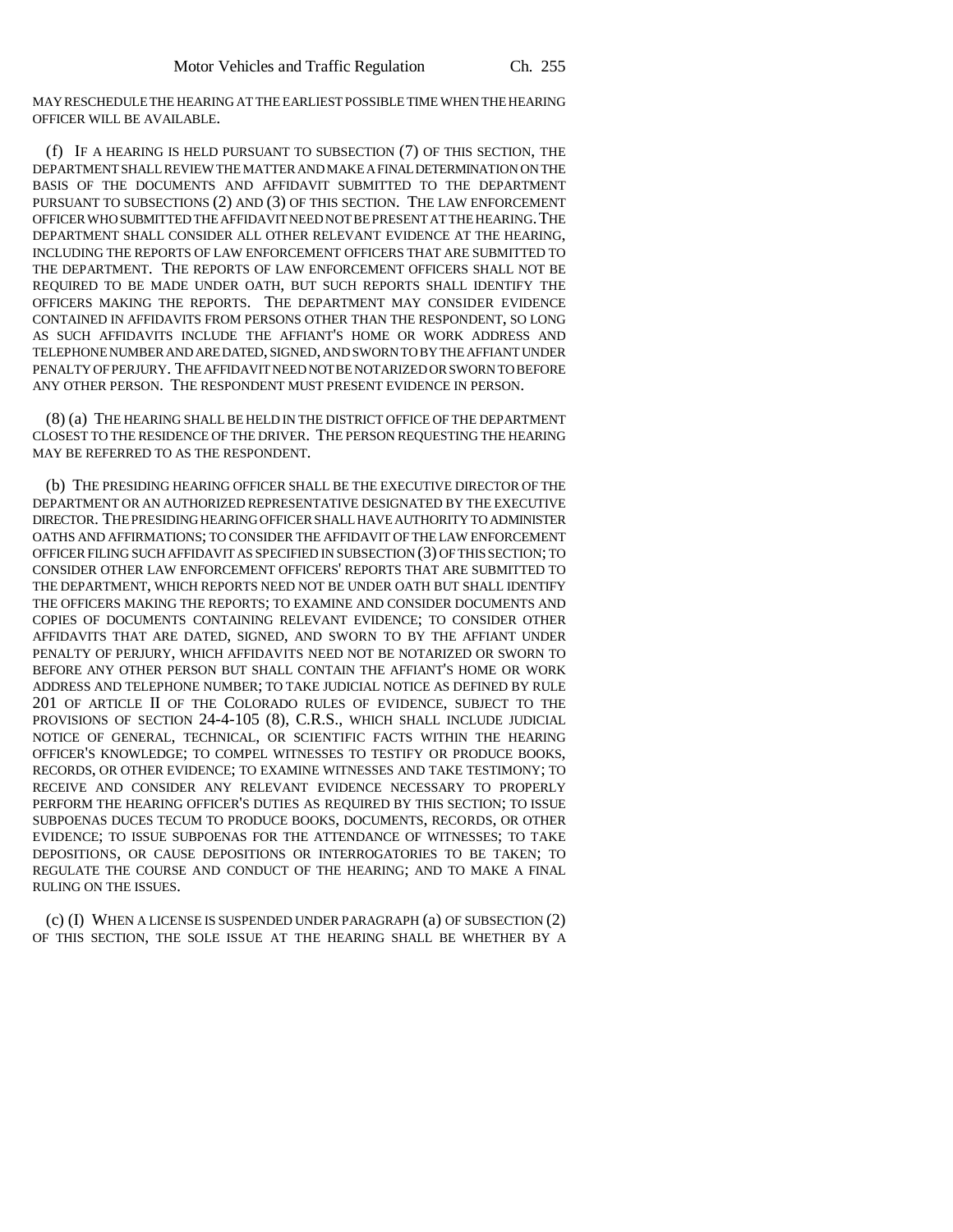PREPONDERANCE OF THE EVIDENCE THE PERSON DROVE A VEHICLE IN THIS STATE WITHOUT HAVING IN FORCE A COMPLYING POLICY OR CERTIFICATE OF SELF-INSURANCE AS REQUIRED BY SECTIONS 10-4-705 AND 10-4-716, C.R.S. IF THE PRESIDING HEARING OFFICER FINDS THE AFFIRMATIVE OF THE ISSUE, THE SUSPENSION ORDER SHALL BE SUSTAINED. IF THE PRESIDING HEARING OFFICER FINDS THE NEGATIVE OF THE ISSUE, THE SUSPENSION ORDER SHALL BE RESCINDED.

(II) UNDER NO CIRCUMSTANCES SHALL THE PRESIDING HEARING OFFICER CONSIDER ANY ISSUE NOT SPECIFIED IN THIS PARAGRAPH (c).

(d) THE HEARING SHALL BE RECORDED. THE DECISION OF THE PRESIDING HEARING OFFICER SHALL BE RENDERED IN WRITING, AND A COPY SHALL BE PROVIDED TO THE PERSON WHO REQUESTED THE HEARING.

(e) IF THE PERSON WHO REQUESTED THE HEARING FAILS TO APPEAR WITHOUT JUST CAUSE, THE RIGHT TO A HEARING SHALL BE WAIVED, AND THE DETERMINATION OF THE DEPARTMENT WHICH IS BASED UPON THE DOCUMENTS AND AFFIDAVIT REQUIRED IN SUBSECTIONS (2) AND (3) OF THIS SECTION SHALL BECOME FINAL.

(9) (a) WITHIN THIRTY DAYS OF THE ISSUANCE OF THE FINAL DETERMINATION OF THE DEPARTMENT UNDER THIS SECTION, A PERSON AGGRIEVED BY THE DETERMINATION SHALL HAVE THE RIGHT TO FILE A PETITION FOR JUDICIAL REVIEW IN THE DISTRICT COURT IN THE COUNTY OF THE PERSON'S RESIDENCE.

(b) THE REVIEW SHALL BE ON THE RECORD WITHOUT TAKING ADDITIONAL TESTIMONY. IF THE COURT FINDS THAT THE DEPARTMENT EXCEEDED ITS CONSTITUTIONAL OR STATUTORY AUTHORITY, MADE AN ERRONEOUS INTERPRETATION OF THE LAW, ACTED IN AN ARBITRARY AND CAPRICIOUS MANNER, OR MADE A DETERMINATION WHICH IS UNSUPPORTED BY THE EVIDENCE IN THE RECORD, THE COURT MAY REVERSE THE DEPARTMENT'S DETERMINATION.

(c) THE FILING OF A PETITION FOR JUDICIAL REVIEW SHALL NOT RESULT IN AN AUTOMATIC STAY OF THE SUSPENSION ORDER. THE COURT MAY GRANT A STAY OF THE ORDER ONLY UPON MOTION AND HEARING AND UPON A FINDING THAT THERE IS A REASONABLE PROBABILITY THAT THE PETITIONER WILL PREVAIL UPON THE MERITS AND THAT THE PETITIONER WILL SUFFER IRREPARABLE HARM IF THE ORDER IS NOT STAYED.

(10) THE "STATE ADMINISTRATIVE PROCEDURE ACT", ARTICLE 4 OF TITLE 24, C.R.S., SHALL APPLY TO THIS SECTION TO THE EXTENT IT IS CONSISTENT WITH SUBSECTIONS (7), (8), AND (9) OF THIS SECTION RELATING TO ADMINISTRATIVE HEARINGS AND JUDICIAL REVIEW.

(11) THIS SECTION SHALL TAKE EFFECT WHEN THE MOTORIST INSURANCE IDENTIFICATION DATABASE, CREATED IN SECTION 42-7-604, HAS BEEN DEVELOPED AND IS OPERATIONAL, BUT NOT LATER THAN JANUARY 1, 1999.

**SECTION 10. Appropriation.** In addition to any other appropriation, there is hereby appropriated, out of any moneys in the motorist insurance identification account in the highway users tax fund not otherwise appropriated, to the department of revenue, for allocation to the division of motor vehicles, for the fiscal year